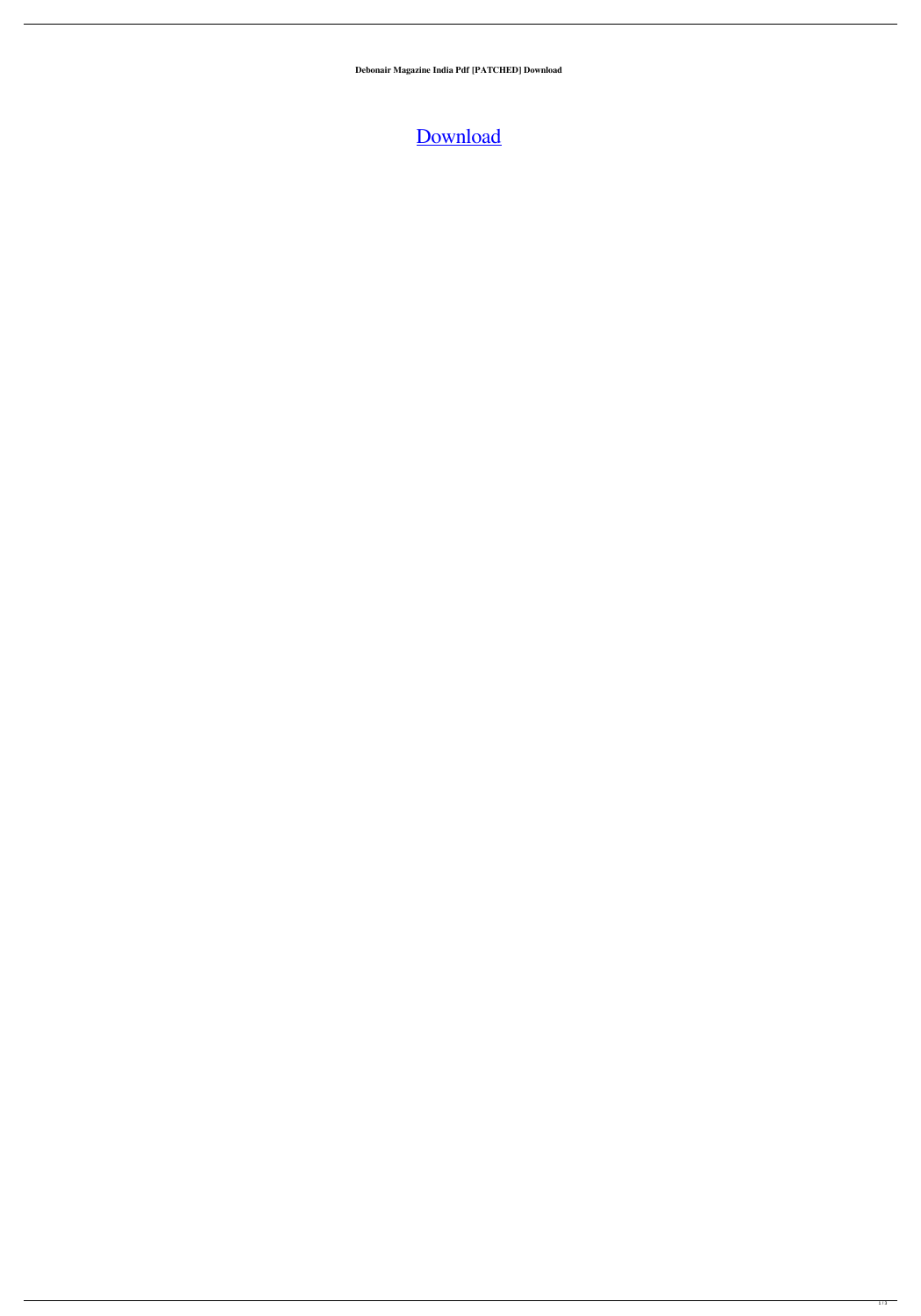. Notes External links Category:Erotic magazines Category:Companies of India Category:Indian literature Category:Indian online magazines Category:Magazines established in 2014 Category:Bilingual magazinesTo study the effec other animals. To examine and quantitate the effect of heparin on the binding of fibrinogen to glass fibers and fibrin deposited thereupon. To develop a model of thrombosis which will take advantage of the greater suscepti subsequent thrombosis.Q: Double Type Casting I'm having a double-type casting issue here. The point is that I'm sending some data back from a service, but the data doesn't correspond to the data sent to that service. It ha work. Casting the string for return, casting it for castin, casting it for castin, casting it for casting it for the east, you get the point. Any ideas? Thanks. A: One way to do it is to cast to decimal, so it first conver Decimal and then you have the decimal type. Then cast it to String: string string Value = ((Decimal)DoubleValue).ToString(); Or even to double: double Value).ToDoubleValue).ToDoubleValue).ToDoubleValue).ToDoubleValue).ToDo